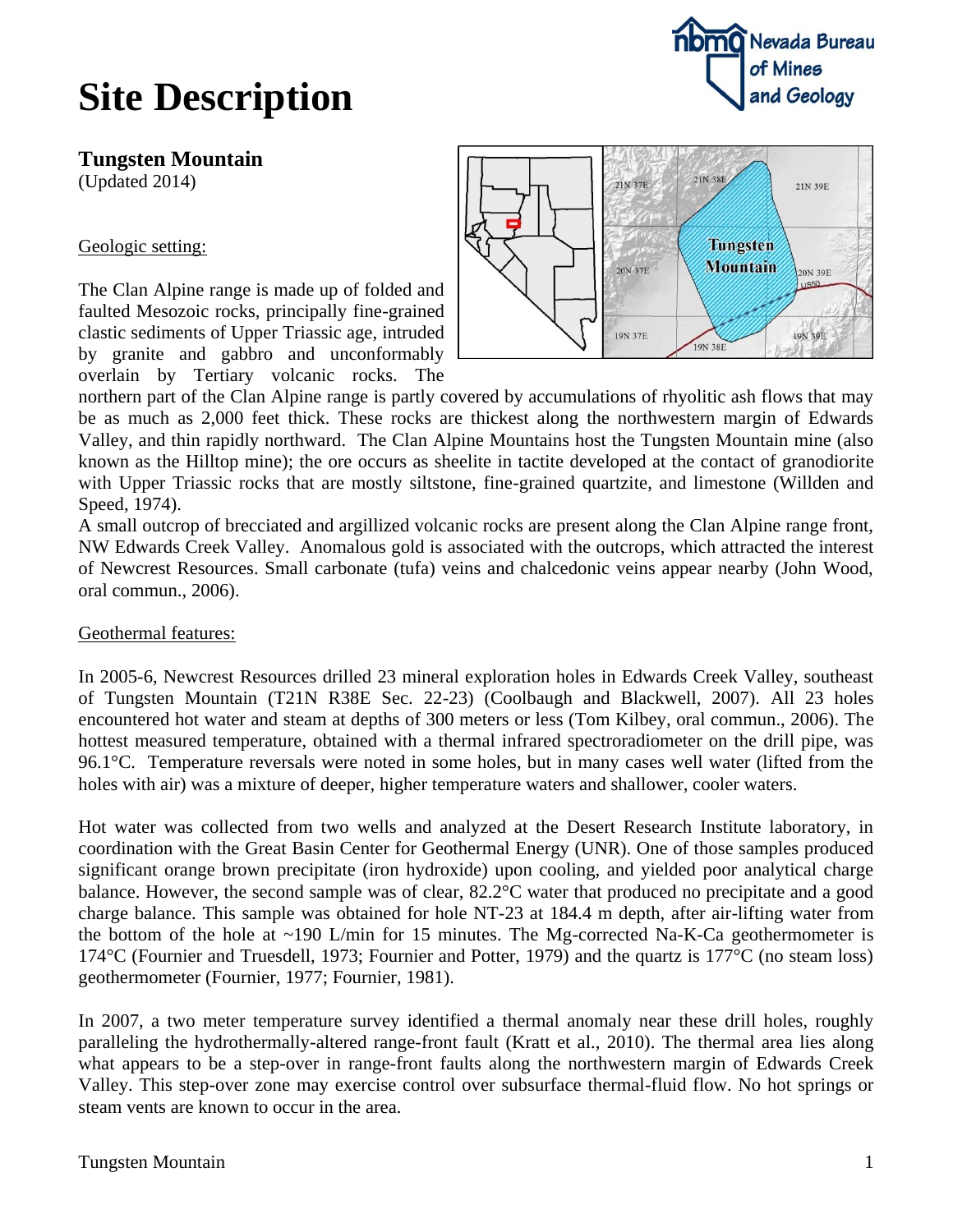## **Site Description**



**Tom Ormechea Well:** The Tom Ormechea Well, a 24<sup>o</sup>C water well, is about 8 km southwest of the Newcrest drilling.

*Cold seeps:* UNR staff sampled one seep (11.0°C) of six along the southwestern Edwards Creek Valley playa. The area is south of the Tungsten Mountain thermal anomaly, and 100-200m from borate crusts. A 12" deep tube encased the flow, which ran clear within 20 minutes. Location coordinates are 39.63982 N, 117.7056 W (NAD83).

A cold spring on the northwestern playa margin (15.4°C) flows into 3 ponds, each 20m wide. A good upwelling flow zone was sampled directly by NBMG staff. Periodic H2S bubbling was observed from an upwelling area of 30 X 10 cm. Location coordinates are  $39.68199$  N,  $117.64535$  W (NAD83). Geothermometer values are moderate, at 69.5°C (Na-Ca-K-Mg) and 99.3°C (chalcedony).

#### Leasing information:

The Edwards Creek project was originally leased by Standard Steam Trust but Ormat took possession of the leases in in 201. The leases encompass 4,160 acres alongside 9.6 km of the Clan Alpine Mountains range front. SST has completed a detailed gravity survey which shows a  $~60^{\circ}$  degree southeast dip to the range front fault, which would place the reservoir at feasible depths beneath Ormat's leaseholds.

A second project leased by Standard Steam Trust, Edwards Creek SW encompasses 7,617 acres over 13 kilometers of the Clan Alpine Mountains range front. A 2008 gravity survey identified the location of the Clan Alpine fault as well as a sub-parallel fault that lies basin-ward of the range-front fault. This subparallel fault may be the more significant of the two, and is thought to be associated with hightemperature ground water encountered by shallow exploration drilling in 2005 and 2006. The Edwards Creek Southwest leases were also acquired by Ormat in 2010. Five observation wells were permitted and one was drilled by Ormat in 2012 (Shevenell and McDonald, 2013).

Ormat Nevada Inc. leased an additional 75 acres in the November 2013 geothermal lease sale by the Bureau of Land Management with the lease expiring in 2023.

#### Bibliography:

Coolbaugh, M.F. and Blackwell, D. 2007, Geothermal Lease Opportunities in Nevada: GRC Bulletin, v. 36, no. 2, p. 36

Fournier, R.O. and Truesdell, A.H., 1973, An empirical Na-K-Ca geothermometer for natural waters: Geochimica Et Cosmochimica Acta v. 37, p. 1255-1275.

Fournier, R.O. and Potter, R.W.,1979, Magnesium correction to the chemical geothermometer: Geochimica Et Cosmochimica Acta v. 43, p. 1543-1550.

Fournier, R.O., 1977, Chemical geothermometers and mixing models for geothermal systems: Geothermics, v. 5, p.  $51 - 50$ .